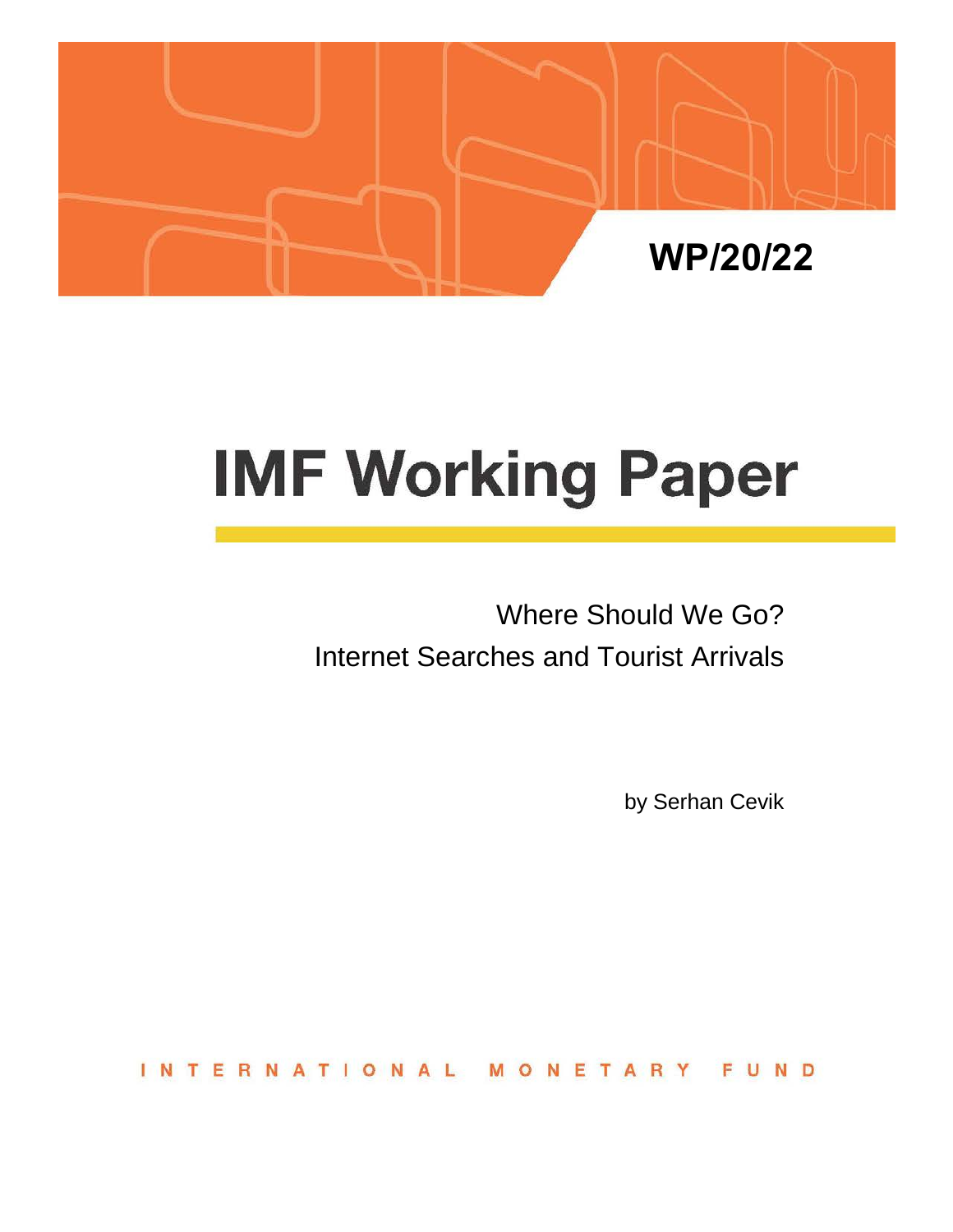#### **IMF Working Paper**

Western Hemisphere Department

## **Where Should We Go? Internet Searches and Tourist Arrivals Prepared by Serhan Cevik[1](#page-1-0)**

Authorized for distribution by Bert van Selm

January 2020

*IMF Working Papers* **describe research in progress by the author(s) and are published to elicit comments and to encourage debate.** The views expressed in IMF Working Papers are those of the author(s) and do not necessarily represent the views of the IMF, its Executive Board, or IMF management.

#### **Abstract**

The widespread availability of internet search data is a new source of high-frequency information that can potentially improve the precision of macroeconomic forecasting, especially in areas with data constraints. This paper investigates whether travel-related online search queries enhance accuracy in the forecasting of tourist arrivals to The Bahamas from the U.S. The results indicate that the forecast model incorporating internet search data provides additional information about tourist flows over a univariate approach using the traditional autoregressive integrated moving average (ARIMA) model and multivariate models with macroeconomic indicators. The Google Trends-augmented model improves predictability of tourist arrivals by about 30 percent compared to the benchmark ARIMA model and more than 20 percent compared to the model extended only with income and relative prices.

JEL Classification Numbers: C22; C53; E27; E37; J60; J64

Keywords: Forecasting; tourist arrivals; Google Trends; time-series models

Author's E-Mail Address: [scevik@imf.org](mailto:scevik@imf.org)

<span id="page-1-0"></span><sup>1</sup> The author would like to thank Fabian Bornhorst, Yan Carrière-Swallow, Manuk Ghazanchyan, Nicole Laframboise, and Futoshi Narita, for their insightful comments and suggestions. This paper also benefited from valuable comments provided by Xinming He and three anonymous referees for *International Journal of Emerging Markets*. The views expressed herein are those of the author and should not be attributed to the IMF, its Executive Board, or its management.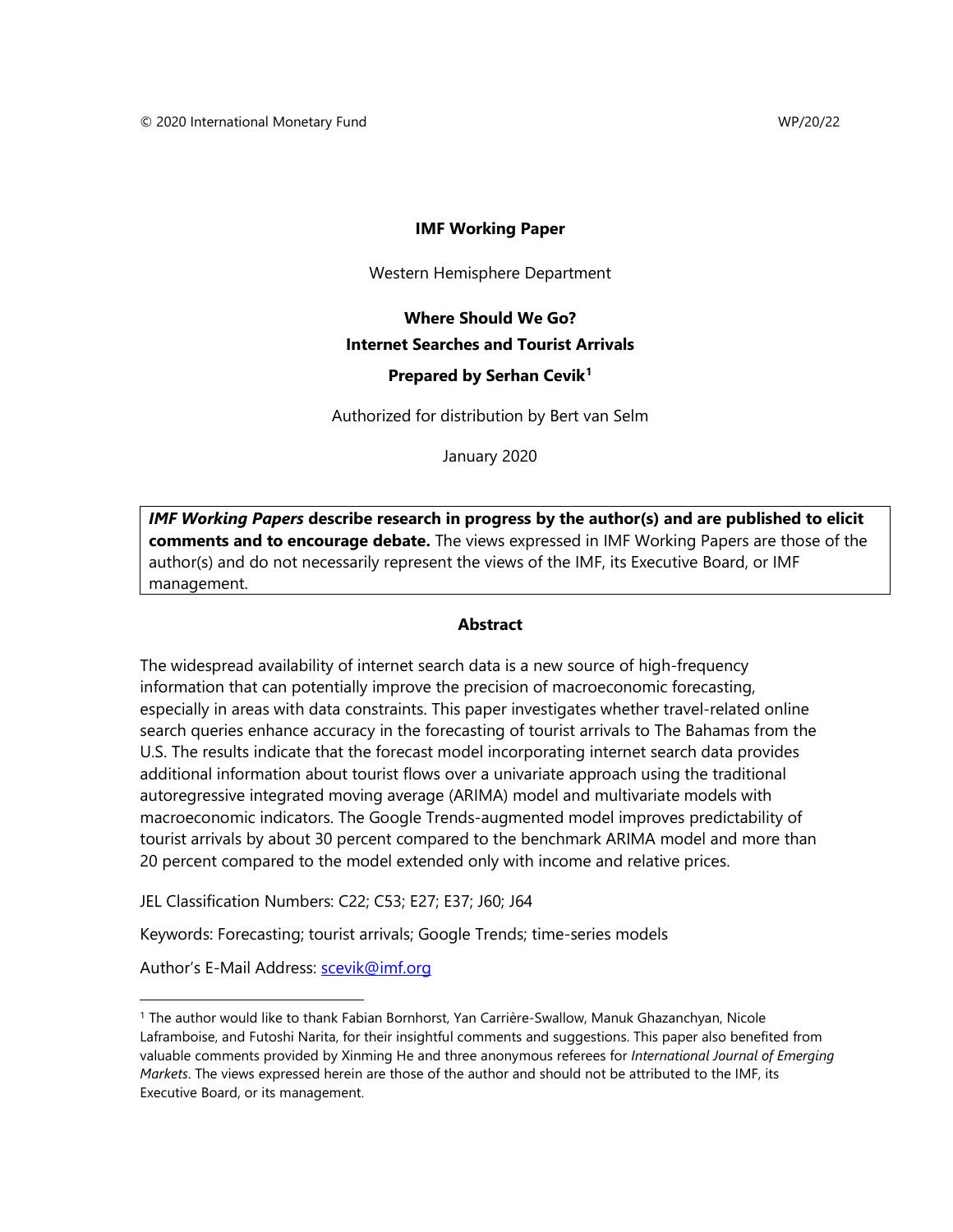| <b>Contents</b> | Page |
|-----------------|------|
|                 |      |
|                 |      |
|                 |      |
|                 |      |
|                 |      |
|                 |      |
|                 |      |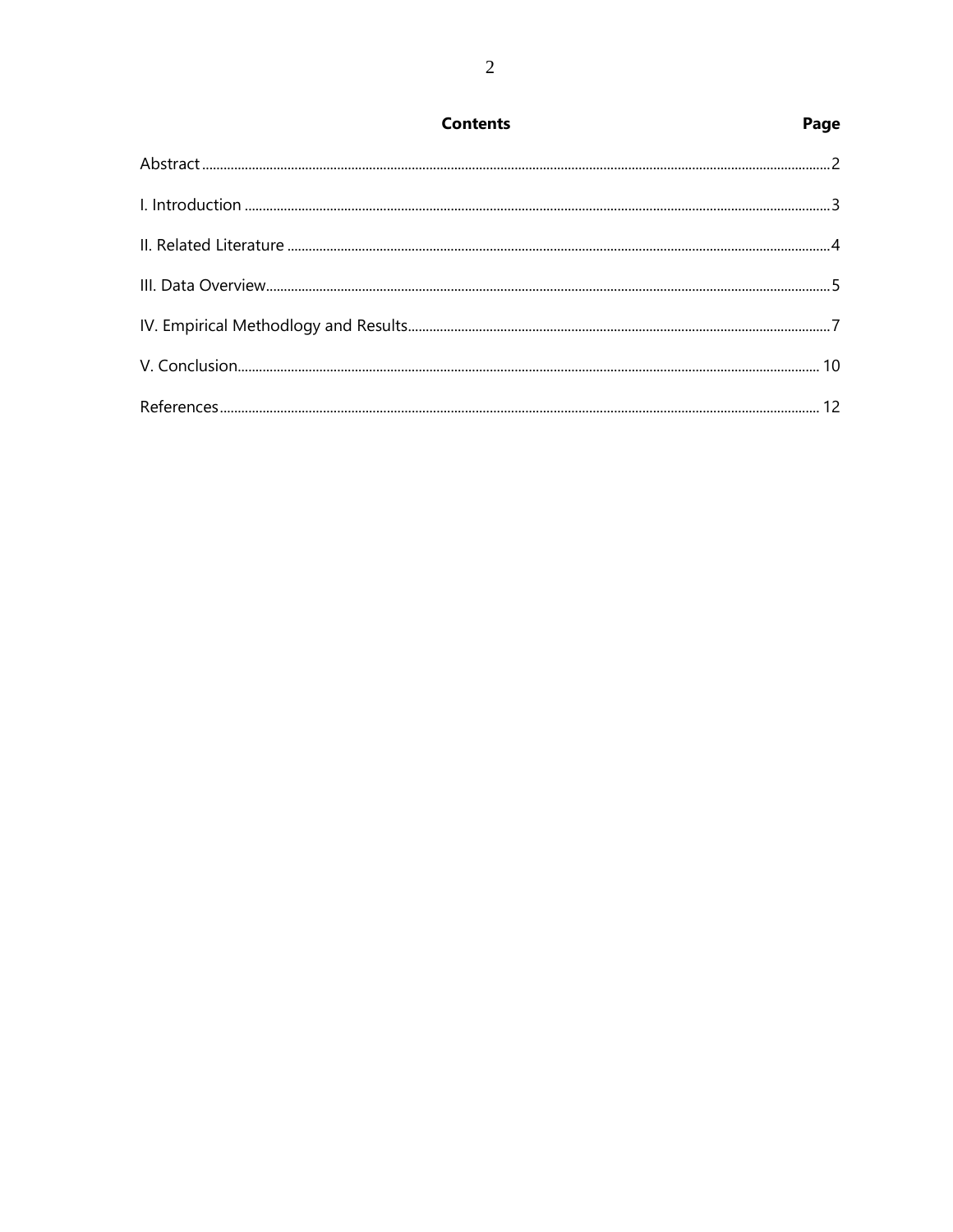### **I. INTRODUCTION**

**Tourism is the main engine of economic growth across the Caribbean, creating millions of jobs and generating billions of dollars in exports.** In the case of The Bahamas, the economy is extremely dependent on fast-growing tourism, which contributes—directly and indirectly—about 48 percent of GDP and 56 percent of employment, respectively. According to the World Travel and Tourism Council, the share of tourism is projected to reach 60 percent of GDP and 70 percent of the workforce by 2030. Tourist arrivals to The Bahamas has increased by 9.8 percent over the past decade, reaching over 6.5 million visitors (including cruise passengers) in 2018, with about 80 percent coming from the United States (U.S.). While the tourism sector makes a significant contribution to the economy, it is also a major source of volatility due to greater exposure to external factors. Therefore, improving the prediction of tourist arrivals is important for forecasting overall economic growth as well as for effective planning and budgeting by the government and the private sector.

**This study conducts a comprehensive investigation of the predictive ability of Google Trends data for tourist arrivals to The Bahamas.** With the spread of the Internet throughout the world, the data collected by search engines like Google allows researchers to measure the intended behavior of consumers at the individual level and take that into account in forecasting at the macroeconomic level. Furthermore, the availability of internet search data provides new high-frequency information that can potentially improve forecast accuracy. Accordingly, this paper develops an econometric model of tourist arrivals to The Bahamas during the period 2004- 2018 using online search data and assess its forecasting accuracy against the standard autoregressive integrated moving average (ARIMA) model. This approach follows seminal papers on the use of online search queries as an alternative source of high-frequency information to improve forecasting (Choi and Varian, 2009; Della Penna and Huang, 2009; Choi and Varian, 2012; Scott and Varian, 2015). While the jury is still out on the gain that economists can get from using the Google Trends data, there is a growing body of research showing that "big data" can be extremely useful when information is fragmented or missing altogether, as in the case of many developing and low-income countries (Carrière-Swallow and Labbé, 2013; Narita and Yin, 2018).[2](#page-3-0) Therefore, this paper's contribution to the literature is to expand the traditional time series model in forecasting tourism demand by incorporating internet search data and assessing the predictive power of alternative models.

**The results indicate that internet search activity-augmented forecast models perform significantly better than the traditional time-series models.** A high degree of persistence is found in tourist arrivals to The Bahamas from the U.S., as indicated by the statistically significant autoregressive lags. Extending the model with exogenous variables reveal that both the income and exchange rate elasticities of tourist flows have the expected positive and negative signs, respectively, but the coefficients are statistically insignificant at the conventional levels. In other

<span id="page-3-0"></span> $<sup>2</sup>$  Hammer and others (2017) provide an overview of the potential, challenges, and statistical implications of big</sup> data defined as "high-volume, high-velocity, and high-variety".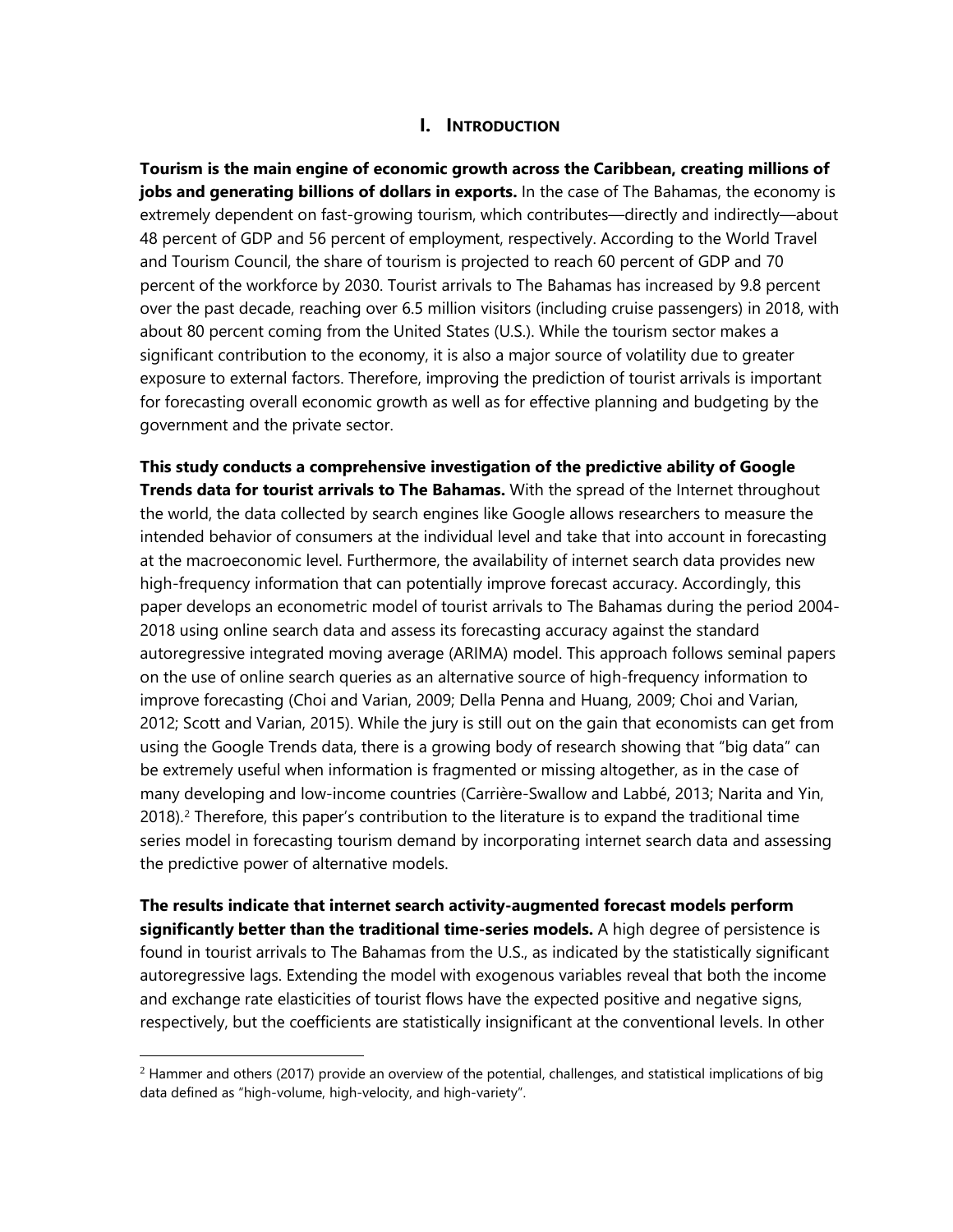words, while the number of visitors from the U.S. to The Bahamas increases with the average level of personal income in the U.S. and decreases with higher relative prices in The Bahamas, these effects do not appear to reach a significant threshold. Augmenting the forecast model with the Google Trends data, however, improves the overall fit of the model with a positive and statistically significant coefficient. This means that online search queries in the U.S. about traveling to The Bahamas provide additional information that helps outperform the traditional time-series models in predicting tourist arrivals to The Bahamas from the U.S. Furthermore, the quality of alternative forecast models is checked through three different measures of predictive accuracy—the mean absolute error (MAE), the root mean squared error (RMSE) and the Theil Inequality Coefficient (U-Theil). The results confirm that the model augmented with the Google Trends data improves predictability of tourist arrivals by about 30 percent compared to the benchmark ARIMA model and more than 20 percent compared to the model extended only with personal income and relative prices.

**The remainder of this paper is organized as follows.** Section II provides a summary of the related literature. Section III describes the compilation of data used in the analysis. Section IV presents the empirical methodology and specifications employed to predict tourist flows and discusses the results. Section V offers concluding remarks.

#### **II. RELATED LITERATURE**

**This paper connects two different strands of the literature.** The first thread relates to the determinants of international tourism flows, and the second is on utilizing Google search data to improve variety of economic and financial forecasts. Tourism demand for a destination is influenced by a variety of factors, including cultural, economic and social. Uysal (1998), Turner and Wit (2001) and Goh and Law (2003) argue that both quantitative and qualitative factors, such as price, income, cultural and historical heritage, and advertising influence tourism activity. Zhang, Song, and Huang (2009) and Culiuc (2014) show that developed countries, with a larger share of global tourism flows, tend to have higher elasticity with respect to income and real exchange rates, while tourist flows to small island countries are less sensitive to macroeconomic developments. Focusing on tourism flows to the Caribbean, Wolfe and Romeu (2011) and Laframboise and others (2014) find that tourist arrivals and expenditures are sensitive to income in source markets and price factors, although not in high-end destinations like The Bahamas. Acevedo and others (2016), on the other hand, concentrate on the role of airlift supply on tourism and show that the number of flights from the U.S. is a principal factor influencing tourist flows to the Caribbean.

**There is a growing literature on various applications of online search data in a wide spectrum of areas.** Providing an overview of the literature using the Google Trends data, Jun, Yoo, and Choi (2018) show that research using data on internet search activity has increased significantly over the past decade, covering a wide range of areas from the spread of influenza to house and motor vehicle sales. Internet search data, such as the Google Trends database, provides valuable knowledge about the information seeking behavior of consumers and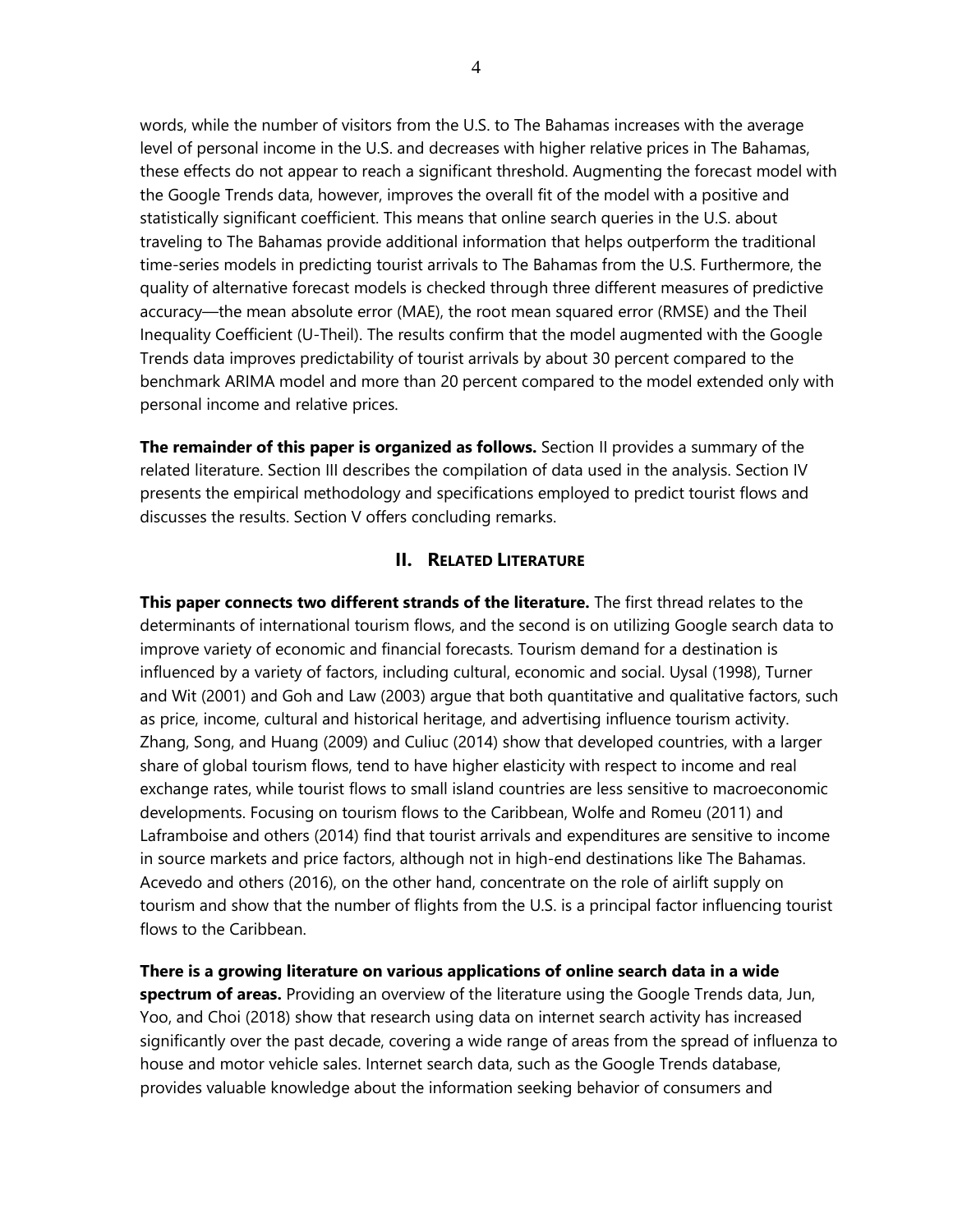businesses on a time-series basis for a given search term's relative popularity in a geographic region (Shim and others, 2001). Choi and Varian (2009; 2012) and Askitas and Zimmermann (2009) illustrated the usefulness of internet search queries compiled by Google in forecasting unemployment trends and housing market developments. The internet search process, as captured by Google Trends, reveals information regarding the intention of consumers and investors at the macro level. For example, Vosen and Schmidt (2011) show that internet search data helps better predict private consumption. This finding is supported at a disaggregated level as well for the forecast accuracy of motor vehicle purchases (Carrière-Swallow and Labbé, 2013) and movie admissions (Hand and Guy, 2015). Similarly, Chen and others (2015) predict economic recessions with internet searches related to "recession" and "layoff" in the U.S., while Suhoy (2009) finds that the Google Trends data helps better predict the 2008 recession in Israel. Da, Engelberg, and Gao (2011) show that online search data is a robust indicator of investor appetite and thereby stock market movements, while Fantazzini and Fomichev (2014) forecast the price of crude oil using Google Trends data along with macroeconomic variables.

**Alternative sources of information including Google Trends are found to be useful in forecasting international tourist flows.** The ARIMA model is the most widely used time-series forecasting approach in the tourism sector, even though studies show that it does not always perform well compared to alternative techniques (Goh and Law, 2002; Lorde and Moore, 2008; Song and Li, 2008; Jackman and Greenidge, 2010; Hadavandi and others, 2011; Claveria, Monte, and Torra, 2016). With the greater use of the Internet across the world, online search data has become a valuable source of information on tourism trends. For example, Pan, Wu, and Song (2012) and Siliverstovs and Wochner (2018) show that including information about aggregated search trends improves the accuracy of forecasting demand for hotel rooms in California and Switzerland, respectively. Jackman and Naitram (2015) find that tourist arrivals to Barbados from Canada and the United Kingdom (U.K.) could be better predicted by using internet search queries from these countries, while Bangwayo-Skeete and Skeete (2015) conclude that Google Trends data help forecast tourism flows from Canada, the U.S. and the U.K. to five Caribbean destinations. Similarly, Rivera (2016) and Yang and others (2015) find a significant reduction in forecasting errors with internet search queries in the case of tourism demand in Puerto Rico and China, respectively.

#### **III. DATA OVERVIEW**

**This study utilizes a monthly dataset covering tourist arrivals to The Bahamas and related online search queries over the period from January 2004 to December 2018.** Monthly data of tourist arrivals to The Bahamas from the U.S. are sourced from the Ministry of Tourism and covers stop-over tourists arriving via air, which amount to 1.63 million (or about 25 percent of total) in 2018. Data on real personal income in the U.S. is obtained from Haver Analytics and the real effective exchange rate (REER) index is drawn from the IMF's World Economic Outlook database.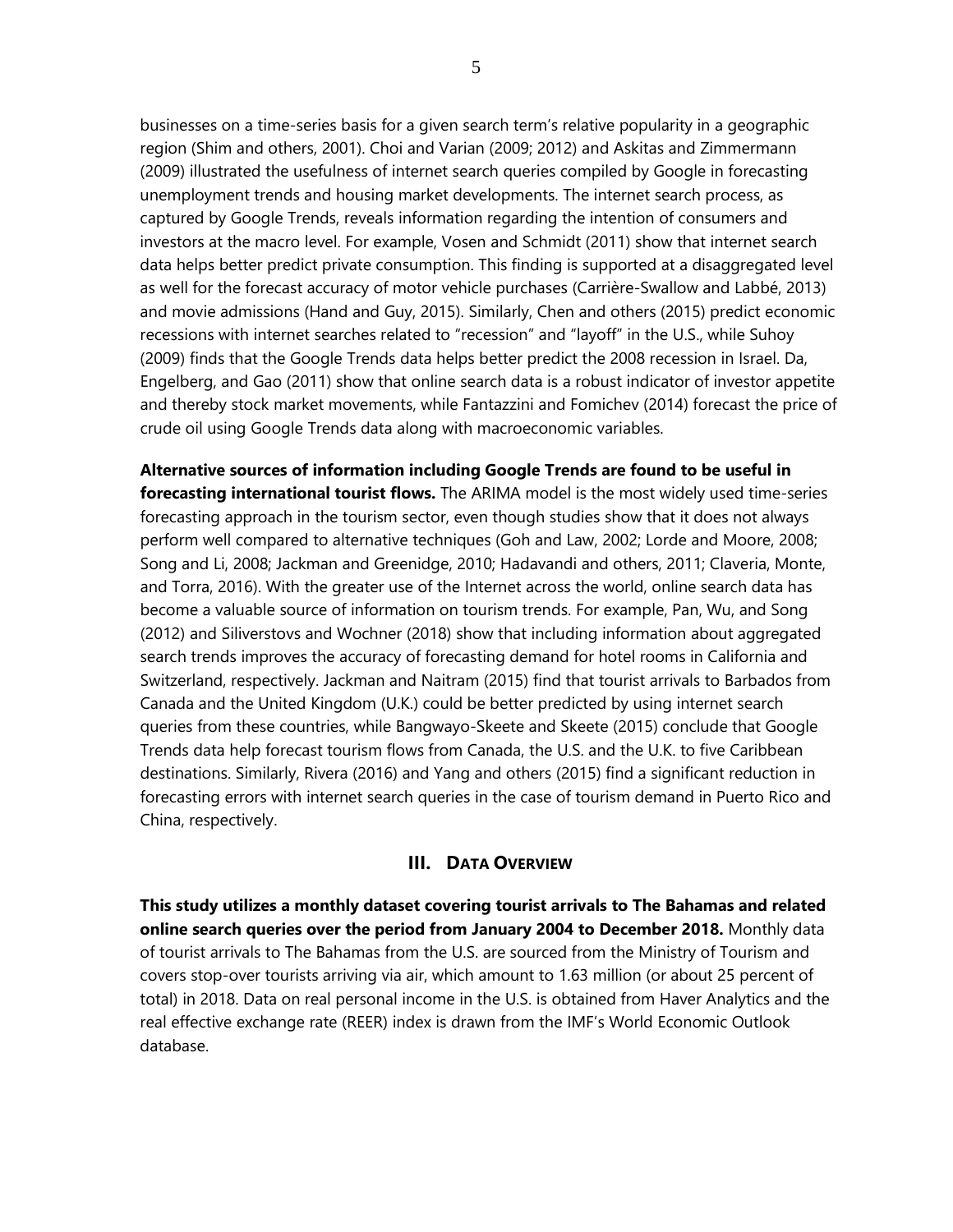**Data on internet search activity is extracted from Google Trends, which provides countryspecific and high-frequency indicators.** Google is the largest internet search engine in the world, accounting for over 90 percent of search activity. The Google Trends data—available since January 2004—aggregate individual search queries on Google according to terms, time, category and location based on the Internet Protocol (IP) address from which the search is conducted. Google uses a sampling procedure that introduces measurement error into the series. Data downloads for the same search query in different days are based on different samples and, consequently, will lead to marginally different series. To minimize this measurement error, following the approach used by Carrieré-Swallow and Labbé (2013), the Google Trends data is collected each day over a 30-day period, and the average of each observation is calculated over this period. These monthly series are normalized by the total number of Google search queries in a given country and ranges between a minimum value of 0 and a maximum value of 100. Stephens-Davidowitz and Varian (2014) provide further details on the construction of the Google Trends data, which are available at [www.google.com/trends.](http://www.google.com/trends) Out of a selection of online search keywords related to travel to The Bahamas originating from the U.S., it is concluded that "The Bahamas travel" is the most relevant online search term for the empirical analysis of tourist arrivals to The Bahamas.[3](#page-6-0)



**Descriptive statistics for the variables are presented in Table 1.** The monthly data on tourist arrivals to The Bahamas and internet search activity related to traveling to The Bahamas exhibit a significant degree of seasonality over the course of a year. Therefore, all series used in the empirical analysis are seasonally adjusted by applying the X-13ARIMA-SEATS seasonal adjustment procedure developed by the U.S. Census Bureau (2013). [4](#page-6-1) It is essential to analyze the time-series properties of the data to avoid spurious results by conducting panel unit root tests. The stationarity of time series is checked by applying the Augmented Dickey-Fuller (ADF) and

 $\overline{a}$ 

<span id="page-6-0"></span><sup>&</sup>lt;sup>3</sup> A correlation analysis is presented in Appendix Table 2.

<span id="page-6-1"></span><sup>4</sup> The seasonally-adjusted series for tourist arrivals and Google Trends are presented in Appendix Figure 1.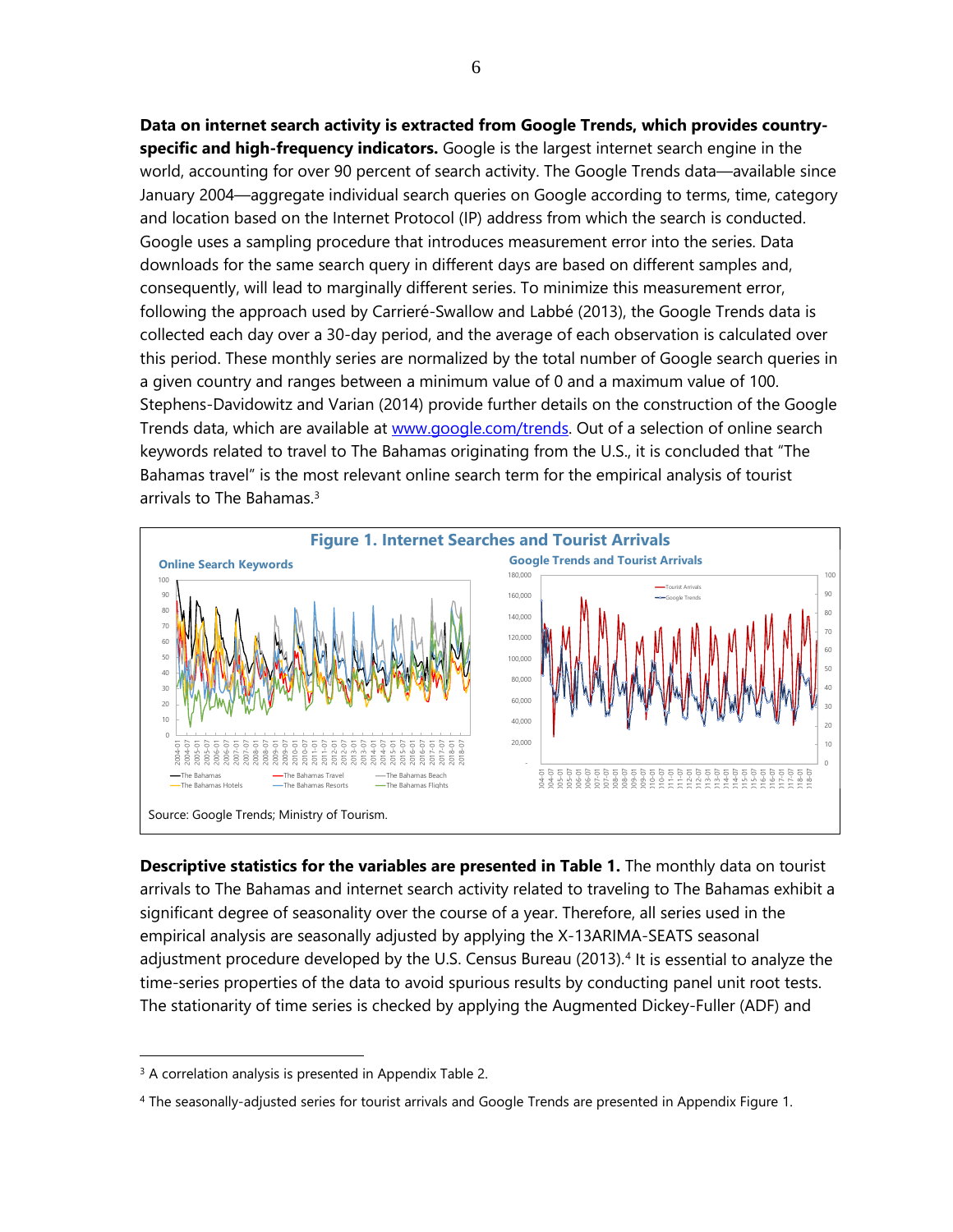Phillips-Perron (PP) tests, and the results, presented in Appendix Table 1, indicate that the variables used in the analysis are stationary after logarithmic transformation.

| <b>Variables</b>               | Obs. | Mean   | <b>Std Dev</b> | Min    | Max     |
|--------------------------------|------|--------|----------------|--------|---------|
|                                |      |        |                |        |         |
| Tourist arrivals from the U.S. | 180  | 96,670 | 29.721         | 25.541 | 159.441 |
| Personal income in the U.S.    | 180  | 13.590 | 2.230          | 9.737  | 18.017  |
| <b>REER</b>                    | 180  | 101.6  | 5.5            | 89.5   | 112.7   |
| Google Trends                  | 180  | 51.5   | 13.1           | 32.0   | 100.0   |

#### **Table 1. Summary Statistics**

Source: Google Trends; Haver Analytics; IMF; Ministry of Tourism; author's calculations.

#### **IV. EMPIRICAL METHODOLOGY AND RESULTS**

**This paper compares the forecasting accuracy of an online search activity-augmented model against the traditional time-series models.** The ARIMA approach in time-series analysis, developed by Box and Jenkins (1976), identifies an adequate representation of the stochastic process from which the sample is derived. As a benchmark, a univariate ARIMA model is estimated to forecast tourist flows using only past tourist arrivals in the following form:

$$
\log(A_{t,c}) = \alpha + \sum_{i=1}^{12} \beta_i \log(A_{t-i,c}) + \varepsilon_t \quad (1)
$$

in which  $A_{t,c}$  denotes the seasonally-adjusted number of tourist arrivals to The Bahamas at time  $t$ from the country  $c$  (the U.S.) and  $\varepsilon_t$  is the error term. The ARIMA model combines two regression processes: (1) an autoregressive (AR) process that assumes that the dependent variable is a function of its own past values; and (2) a moving average (MA) process that allows the inclusion of persistent random shocks. A range of ARMA( $p$ ,  $q$ ) models of order up to  $p = 4$  and  $q = 4$  is estimated to capture the best possible time-series characterization, and the ARMA(1,1) is chosen as the benchmark specification according to the Akaike information criterion (AIC). In the next step, the model is extended so as to incorporate exogenous variables:

$$
\log(A_{t,c}) = \alpha + \sum_{i=1}^{12} \beta_i \log(A_{t-i,c}) + \sum_{i=1}^{12} \delta_i \log(X_{t-i,c}) + \varepsilon_t \quad (2)
$$

where  $X_{t,c}$  includes monthly data on personal income in the U.S. and The Bahamas' REER. This model helps ensure that internet search volumes do not merely present information already reflected by macroeconomic factors. Finally, the Google Trends data is added to estimate the following internet search activity-augmented model:

$$
\log(A_{t,c}) = \alpha + \sum_{i=1}^{12} \beta_i \log(A_{t-i,c}) + \sum_{i=1}^{12} \delta_i \log(X_{t-i,c}) + \sum_{i=1}^{12} \gamma_i \log(G_{t-i,c}) + \varepsilon_t \quad (3)
$$

in which  $G_{t,c}$  represent the Google Trends data related to online search activity concerning travel to The Bahamas conducted at time *t* in the U.S. The correlation coefficients between tourist arrivals and explanatory variables at different lag periods indicate that the best fit is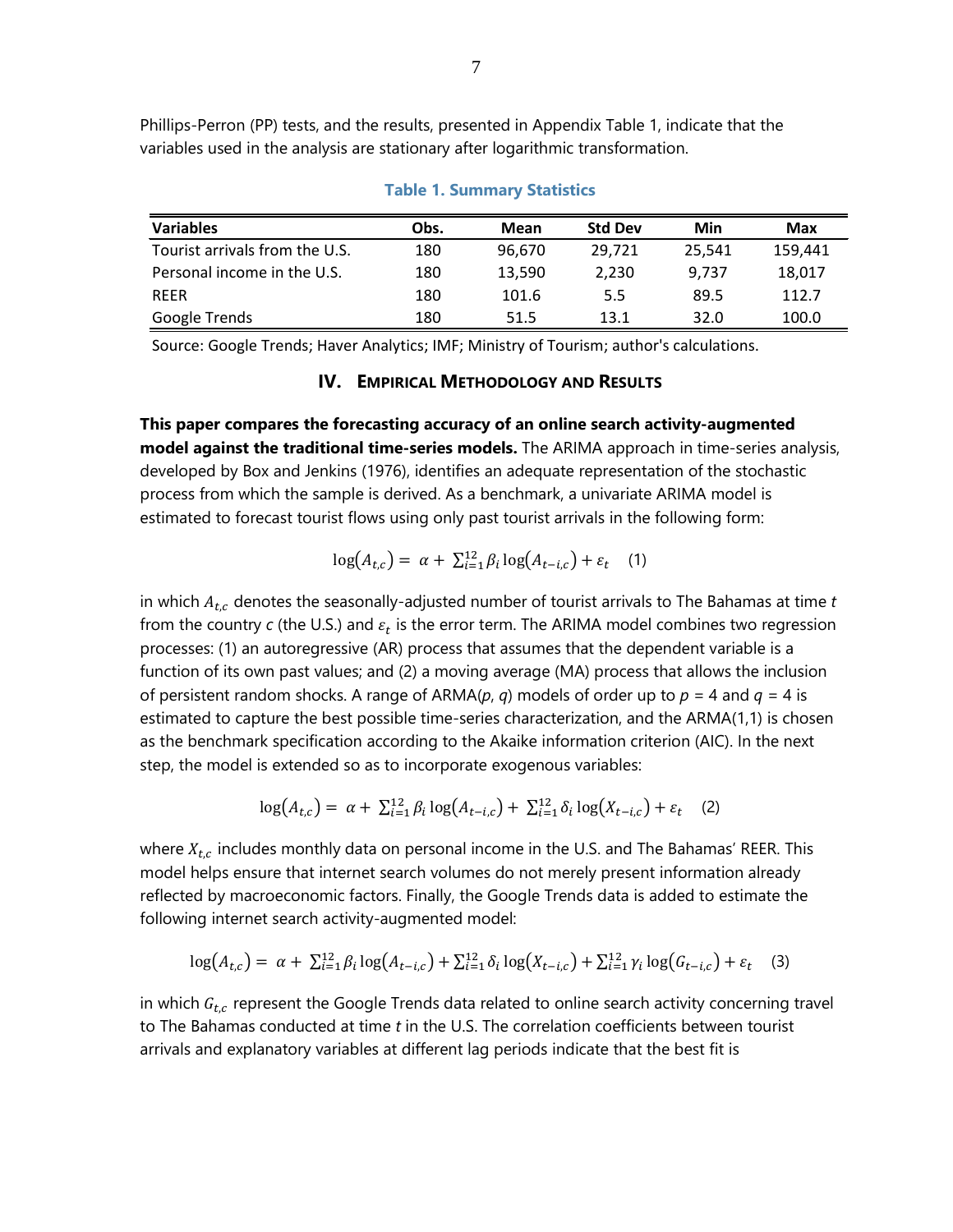contemporaneous for personal income and the REER and at a lag order of 2 months for the Google Trends data. [5](#page-8-0)

|                        | Model 1    | Model 2     | Model 3       | Model 4                  |
|------------------------|------------|-------------|---------------|--------------------------|
|                        |            |             |               |                          |
|                        |            |             | with Income & | with Income,             |
|                        | ARIMA      | with Income | <b>REER</b>   | <b>REER &amp; Google</b> |
| Personal Income (U.S.) |            | 0.07        | 0.08          | 0.24                     |
|                        |            | [0.183]     | [0.187]       | [0.170]                  |
| <b>REER (Bahamas)</b>  |            |             | $-0.13$       | $-0.20$                  |
|                        |            |             | [0.381]       | [0.376]                  |
| Google Trends          |            |             |               | $0.14***$                |
|                        |            |             |               | [0.055]                  |
| AR(1)                  | $0.95***$  | $0.95***$   | $0.95***$     | $0.95***$                |
|                        | [0.052]    | [0.051]     | [0.051]       | [0.050]                  |
| MA(1)                  | $-0.74***$ | $-0.74***$  | $-0.75***$    | $-0.76***$               |
|                        | [0.082]    | [0.083]     | [0.084]       | [0.084]                  |
| Adjusted $R^2$         | 0.31       | 0.31        | 0.31          | 0.33                     |
| <b>AIC</b>             | $-1.959$   | $-1.949$    | $-1.939$      | $-1.953$                 |
| <b>SIC</b>             | $-1.888$   | $-1.860$    | $-1.833$      | $-1.828$                 |

**Table 2. Tourist Arrivals to The Bahamas—Estimation Results**

Note: Standard errors are reported in brackets. A constant is included in each regression, but not shown in the table. \*, \*\*, and \*\*\* denote significance at the 10%, 5%, and 1% levels, respectively.

**The analysis indicates that the online search activity-augmented model outperforms in forecasting tourist arrivals to The Bahamas.** The empirical results, presented in Table 2, show that the autoregressive lags are statistically significant, indicating a high degree of persistence in tourist arrivals to The Bahamas from the U.S. When personal income is added as exogenous variable to the standard model, the estimated coefficient has the expected positive sign, but it is found to be statistically insignificant at the conventional levels. This is broadly consistent with previous studies showing that high-end tourism destinations like The Bahamas do not tend to be significantly sensitive to income in source markets.<sup>[6](#page-8-1)</sup> Similarly, the REER has the expected negative coefficient, but no statistical significance.<sup>[7](#page-8-2)</sup> This implies that the negative effect of higher relative

 $\overline{a}$ 

<span id="page-8-0"></span> $5$  It should be noted that while endogeneity may be a concern, there is a distinction between prediction and causal analysis. The objective of this study is to forecast tourist arrivals using all the information available, not to identify structural causality between the variables of interest.

<span id="page-8-1"></span> $6$  According to Expedia, the great majority of hotels in The Bahamas is 4-star and above.

<span id="page-8-2"></span> $<sup>7</sup>$  These results hold when the ratio of consumer price indices in The Bahamas and the U.S. is used instead of the</sup> REER.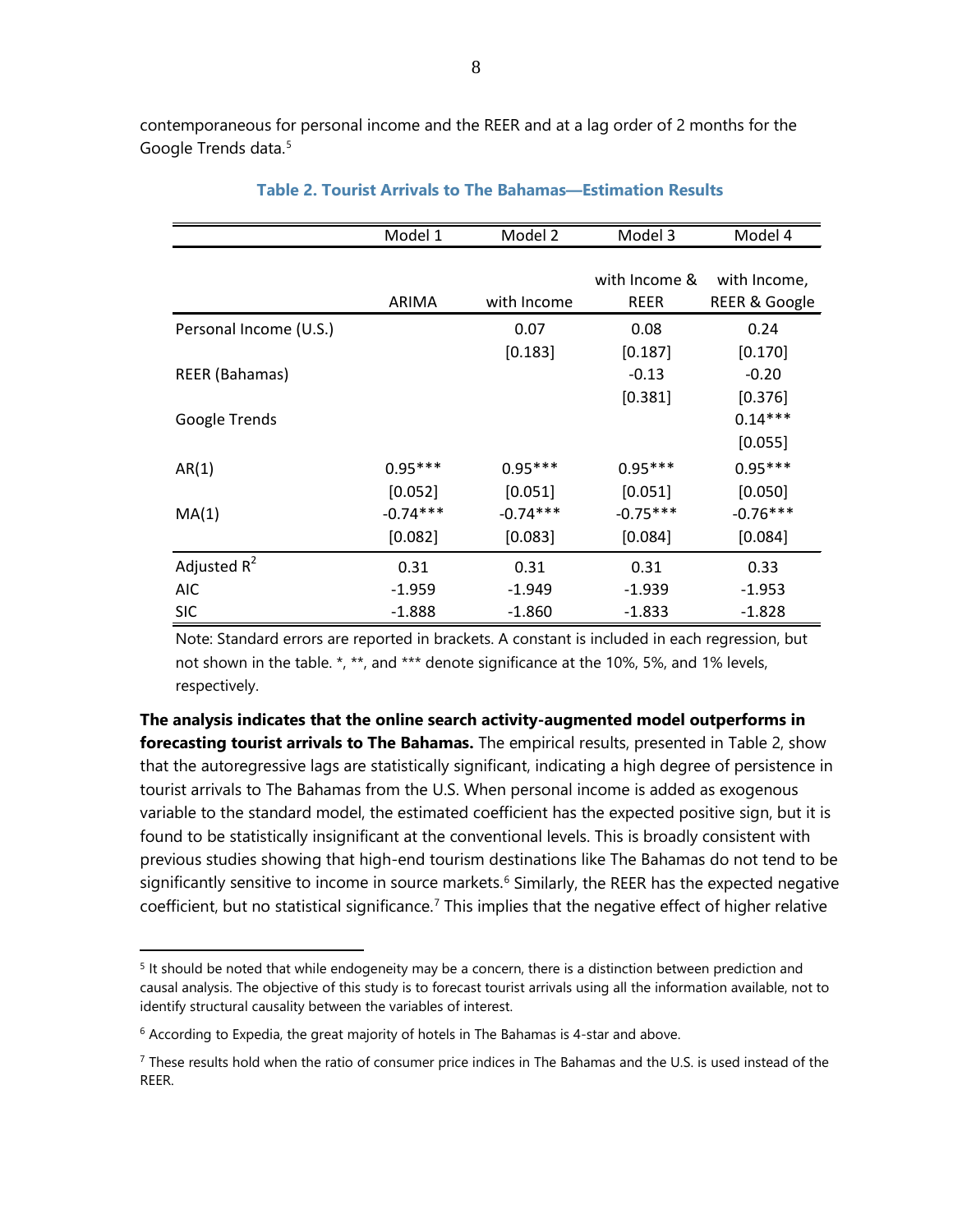prices in The Bahamas on tourist arrivals from the U.S. is not statistically significant, which may manifest the fact that the REER remained in a narrow range during the sample period and most visitors from the U.S. may have relatively high standards of living.<sup>[8](#page-9-0)</sup> Finally, the results show that augmenting the model with the Google Trends data improves the overall fit of the model with a positive and statistically significant coefficient. The in-sample estimation performance means that online search queries in the U.S. about traveling to The Bahamas provide better information on the number of visitors to The Bahamas from the U.S.

**The quality of alternative forecast models is evaluated through three different measures of out-of-sample predictive accuracy.** To evaluate forecast performance of these alternative timeseries models, the MAE, the RMSE, and the U-Theil—the most commonly used metrics in the literature—are employed as defined by the following equations:

$$
MAE = \frac{1}{n} \sum_{t=1}^{n} |\hat{A}_{t,c} - A_{t,c}| \quad (5)
$$

$$
RMSE = \sqrt{\frac{1}{n} \sum_{t=1}^{n} (\hat{A}_{t,c} - A_{t,c})^2}
$$
 (6)

$$
U - Theil = \frac{\sqrt{\frac{1}{n}\sum_{t=1}^{n}(\hat{A}_{t,c} - A_{t,c})^2}}{\sqrt{\frac{1}{n}\sum_{t=1}^{n}(\hat{A}_{t,c})^2} + \sqrt{\frac{1}{n}\sum_{t=1}^{n}(A_{t,c})^2}}
$$
(7)

in which  $\ddot{A}_{t,c}$  and  $A_{t,c}$  are the predicted and actual number of tourist arrivals to The Bahamas at time *t* from the U.S., respectively, and *n* is the number of observations in the sample. The model with the lowest MAE, RMSE, and U-Theil values is considered to better forecast accuracy.

**The forecast model augmented with the Google Trends data improves predictive accuracy by 30 percent compared to the benchmark ARIMA model.** All models are based on the data covering the period from January 2004 to December 2017, then tested in forecasting the final 12 months of data (covering 2018). The results, presented in Table 3, indicate that the inclusion of exogenous variables (personal income and the REER) leads to a significant decline in the MAE, the RMSE and the U-Theil, which means greater precision in forecasting. With the extended model including internet search queries, there is even greater improvement in forecast accuracy compared to models without the Google Trends data. The model augmented with online search data (Model 4) improves forecasting performance by about 30 percent compared to the benchmark ARIMA model (Model 1) and more than 20 percent compared to the model extended only with macroeconomic variables (Model 3).

 $\overline{a}$ 

<span id="page-9-0"></span><sup>&</sup>lt;sup>8</sup> The cumulative change in the REER amounted to 3.7 percent between 2004 and 2018.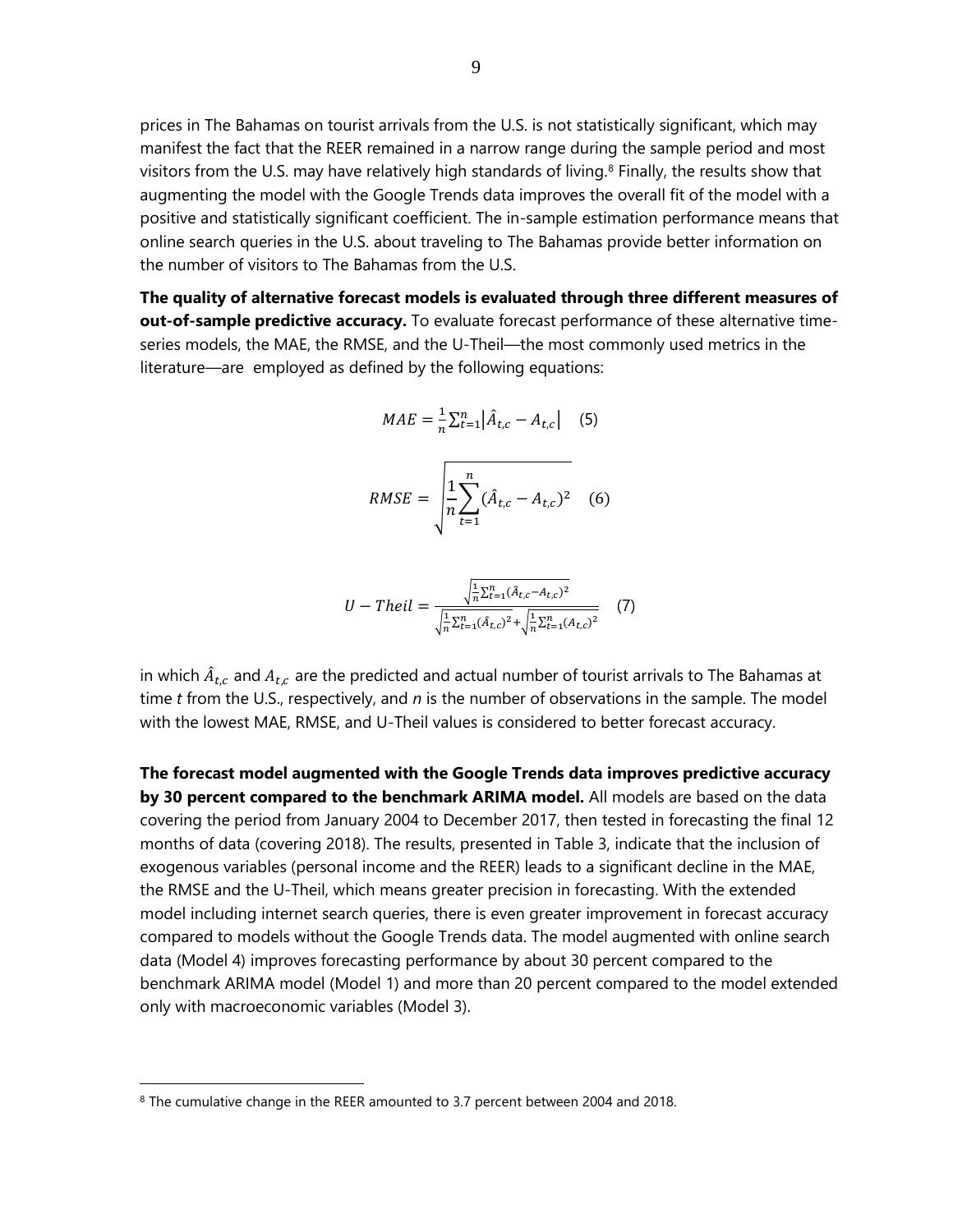| Model                                               | MAE     | <b>RMSE</b> | Theil   |  |  |  |  |
|-----------------------------------------------------|---------|-------------|---------|--|--|--|--|
| Model 1 (ARIMA)                                     | 0.04787 | 0.06385     | 0.00277 |  |  |  |  |
| Model 2 (with Income)                               | 0.04148 | 0.05556     | 0.00241 |  |  |  |  |
| Model 3 (with Income & REER)                        | 0.04213 | 0.05673     | 0.00246 |  |  |  |  |
| Model 4 (with Income, REER & Google)                | 0.03261 | 0.04543     | 0.00197 |  |  |  |  |
| Percent Improvement Compared to Benchmark (Model 1) |         |             |         |  |  |  |  |
| Model 1 (ARIMA)                                     |         |             |         |  |  |  |  |
| Model 2 (with Income)                               | 13.3    | 13.0        | 13.0    |  |  |  |  |
| Model 3 (with Income & REER)                        | 12.0    | 11.2        | 11.2    |  |  |  |  |
| Model 4 (with Income, REER & Google)                | 31.9    | 28.8        | 28.9    |  |  |  |  |

**Table 3. Tourist Arrivals to The Bahamas—Evaluation of Forecast Models**

Note: Each model is based on the data covering the period January 2004-December 2017, then tested in forecasting on the final 12 months of data (covering 2018). The model with the lowest MAE, RMSE, and U-Theil values is considered to better forecast accuracy, which is shown in bold.

**These findings are in line with previous studies, but an additional robustness check is performed by estimating a vector autoregressive (VAR) model.** The lag length for the VAR model is obtained by the AIC as  $p = 4$ . The baseline model (1) refers to a univariate specification based only on historical tourist arrivals and thereby provides a benchmark to evaluate the forecast performance of multivariate models incorporating exogenous variables (personal income, the REER, and Google Trends data). The VAR models' overall goodness-of-fit and forecasting accuracy are compared using the adjusted  $R^2$  and the RMSE and Theil measures, respectively. These results, reported in Table 4, indicate that the inclusion of personal income and the REER leads to a small increase in the adjusted  $R^2$  and a slight decline in the RMSE and Theil metrics, which imply a limited improvement in forecasting accuracy compared to the baseline model. The Google Trends-augmented model, however, greater forecast superiority, boosting the adjusted  $R^2$  by more than 16 percent and lowering the RMSE and Theil measures by 10 percent.

| Model                                               | Adjusted $R^2$ | <b>RMSE</b>    | Theil   |  |  |  |
|-----------------------------------------------------|----------------|----------------|---------|--|--|--|
| Model 1                                             | 0.30157        | 0.10794        | 0.00470 |  |  |  |
| Model 2 (with Income & REER)                        | 0.30240        | 0.10776        | 0.00470 |  |  |  |
| Model 3 (with Income, REER & Google)                | 0.35008        | 0.09712        | 0.00423 |  |  |  |
| Percent Improvement Compared to Benchmark (Model 1) |                |                |         |  |  |  |
| Model 1                                             |                | $\blacksquare$ |         |  |  |  |
| Model 2 (with Income & REER)                        | 0.3            | 0.2            | 0.2     |  |  |  |
| Model 3 (with Income, REER & Google)                | 16.1           | 10.0           | 10.0    |  |  |  |

#### **Table 4. Tourist Arrivals to The Bahamas—Evaluation of VAR Models**

Note: The model with the highest adjusted  $R^2$  and the lowest RMSE and Theil values is considered to better forecast accuracy, which is shown in bold.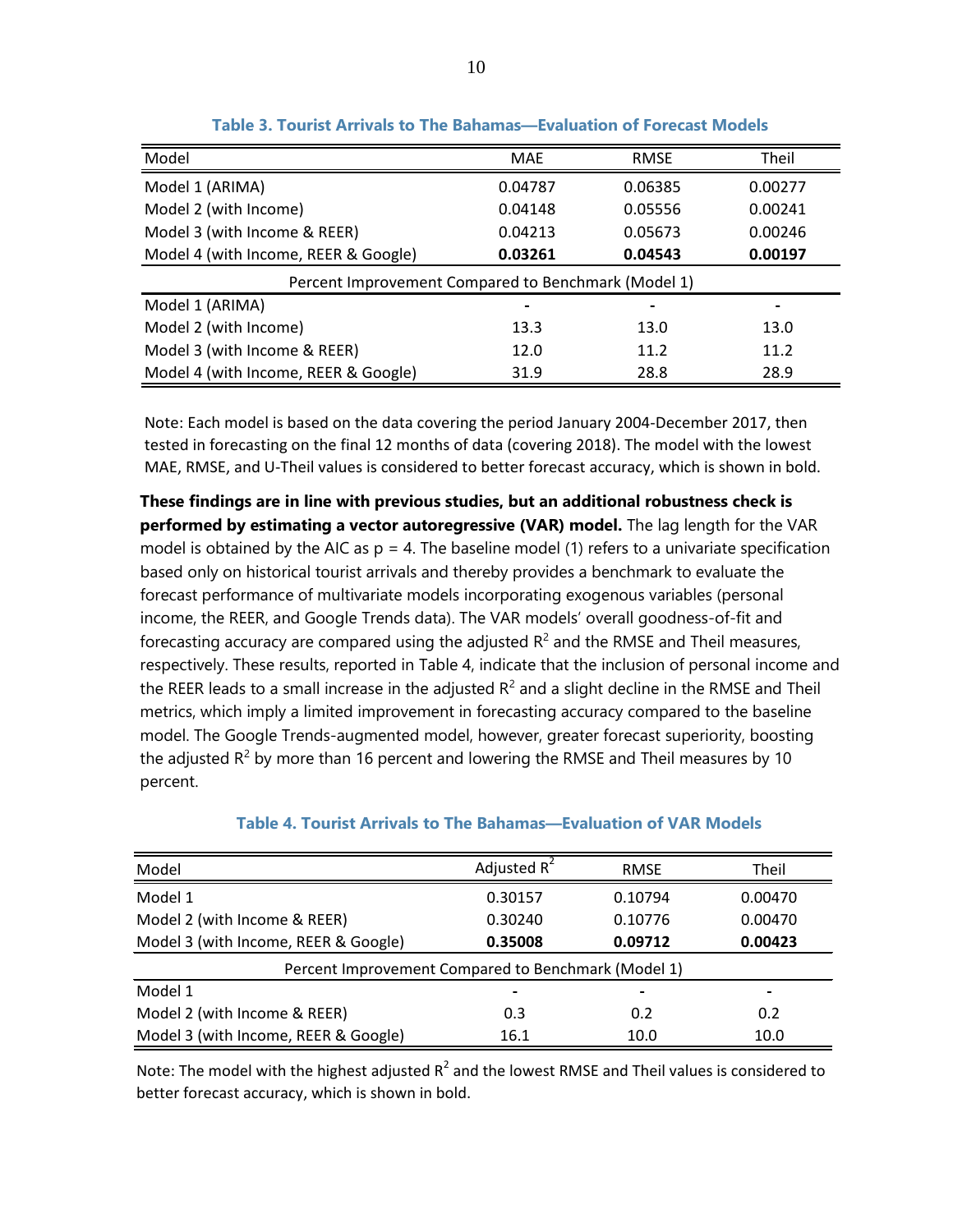#### **V. CONCLUSION**

**This paper investigates the use of online search data to forecast tourist arrivals to The Bahamas from the U.S. during the period 2004-2018.** As tourism is the main engine of economic growth in The Bahamas, accurate forecasting of tourist arrivals is critical for informed decision-making by policymakers and businesses. The main objective of this paper is therefore to evaluate alternative forecast models and the usefulness of the Google Trends data in predicting monthly tourist arrivals to The Bahamas from the U.S., which accounts for about 80 percent of the total number of visitors. The results presented in this paper indicate that the forecast model incorporating online search data outperforms the standard autoregressive models and those including other exogenous variables (such as personal income and the REER) in forecasting tourist flows. Furthermore, checking the quality of alternative forecast models through three different measures of predictive accuracy, the model augmented with the Google Trends data is found to bring a significant improvement in forecast performance. These findings are broadly consistent with previous studies and indicate that internet search data can help in real-time surveillance and provide more reliable forecasts of tourism activity. Hence, policymakers and private firms operating in the tourism industry would benefit from internet search dataaugmented forecast models in better planning and investment.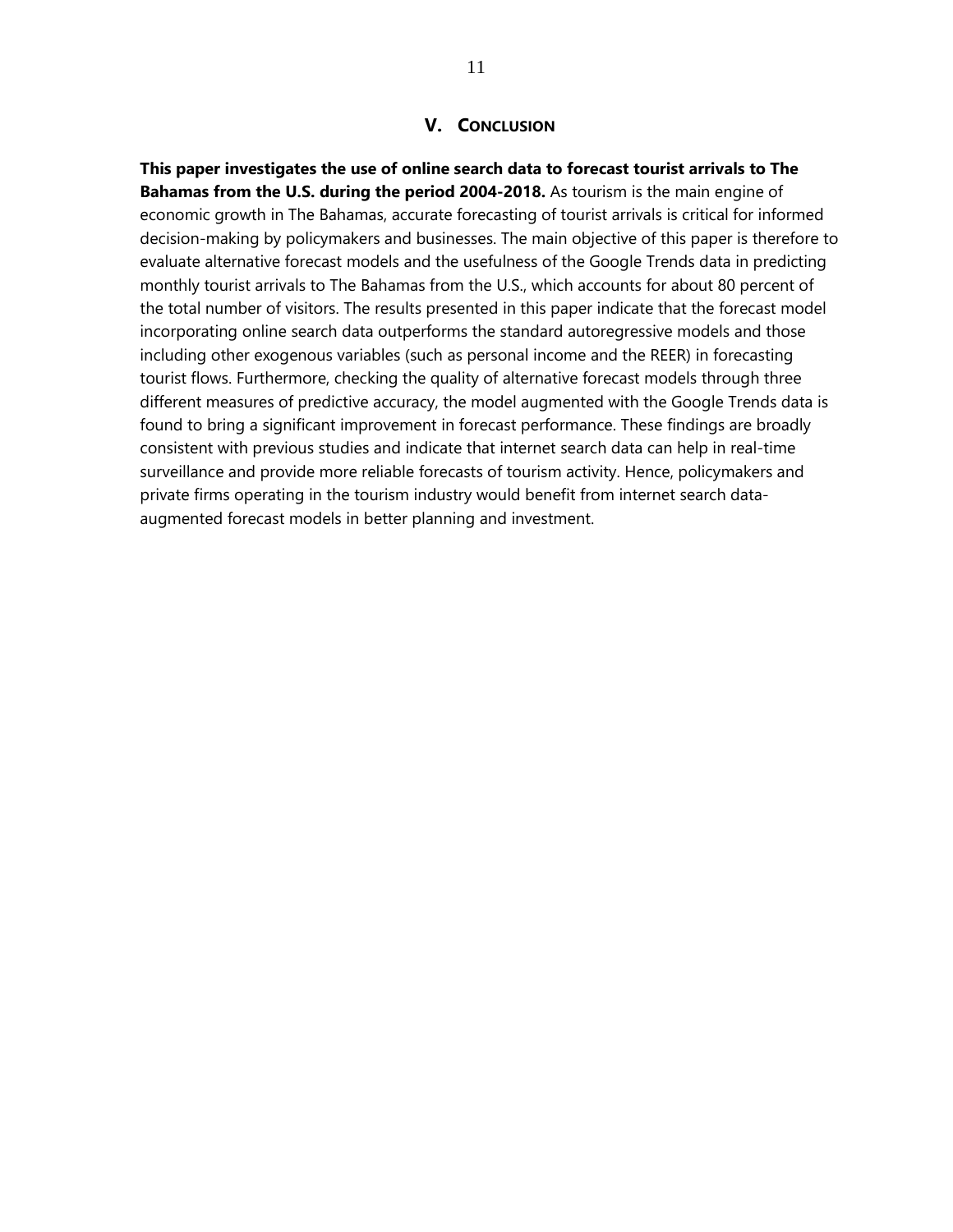

#### **Appendix Table 1. Unit Root Tests**

|                         | ADF        |                   |                          |                   | DD          |                   |                          |                   |
|-------------------------|------------|-------------------|--------------------------|-------------------|-------------|-------------------|--------------------------|-------------------|
| <b>Variables</b>        | Levels     |                   | <b>First differences</b> |                   | Levels      |                   | <b>First differences</b> |                   |
|                         | Intercept  | Intercept & Trend | Intercept                | Intercept & Trend | Intercept   | Intercept & Trend | Intercept                | Intercept & Trend |
| <b>Tourist arrivals</b> | $-9.72**$  | $-11.97***$       | $-28.17***$              | $-28.11***$       | $-10.27***$ | $-10.32***$       | $-52.68***$              | $-57.91***$       |
| Personal income         | $-2.05$    | $-5.47***$        | $-16.18***$              | $-16.43***$       | $-0.91$     | $-2.63*$          | $-15.24***$              | $-15.22***$       |
| <b>REER</b>             | $-4.35**$  | $-4.38**$         | $-10.34***$              | $-10.34***$       | $-2.05**$   | $-2.84**$         | $-9.26***$               | $-9.29***$        |
| Google Trends           | $-7.13***$ | $-9.35***$        | $-26.55***$              | $-26.68***$       | $-5.42***$  | $-9.45***$        | $-49.29***$              | $-73.45***$       |

Note: All variables are in logs and seasonally adjusted. \*, \*\*, and \*\*\* denote significance at the 10%, 5%, and 1% levels, respectively. Source: Author's estimations.

| <b>Appendix Table 2. Correlation Between Search Terms and Tourist Arrivals</b> |                    |                    |         |      |                                                                              |      |  |
|--------------------------------------------------------------------------------|--------------------|--------------------|---------|------|------------------------------------------------------------------------------|------|--|
| Lag (months)                                                                   | <b>The Bahamas</b> | The Bahamas Travel |         |      | The Bahamas Beach The Bahamas Hotels The Bahamas Resorts The Bahamas Flights |      |  |
|                                                                                | 0.26               | 0.34               | 0.40    | 0.28 | 0.12                                                                         | 0.20 |  |
|                                                                                | 0.40               | 0.47               | 0.46    | 0.45 | 0.24                                                                         | 0.25 |  |
|                                                                                | 0.43               | 0.47               | 0.44    | 0.44 | 0.33                                                                         | 0.25 |  |
|                                                                                | 0.28               | 0.24               | 0.20    | 0.22 | 0.14                                                                         | 0.13 |  |
|                                                                                | 0.19               | 0.13               | 0.05    | 0.12 | 0.13                                                                         | 0.09 |  |
|                                                                                | 0.14               | 0.10               | $-0.04$ | 0.10 | 0.13                                                                         | 0.08 |  |

#### Source: Author's estimations.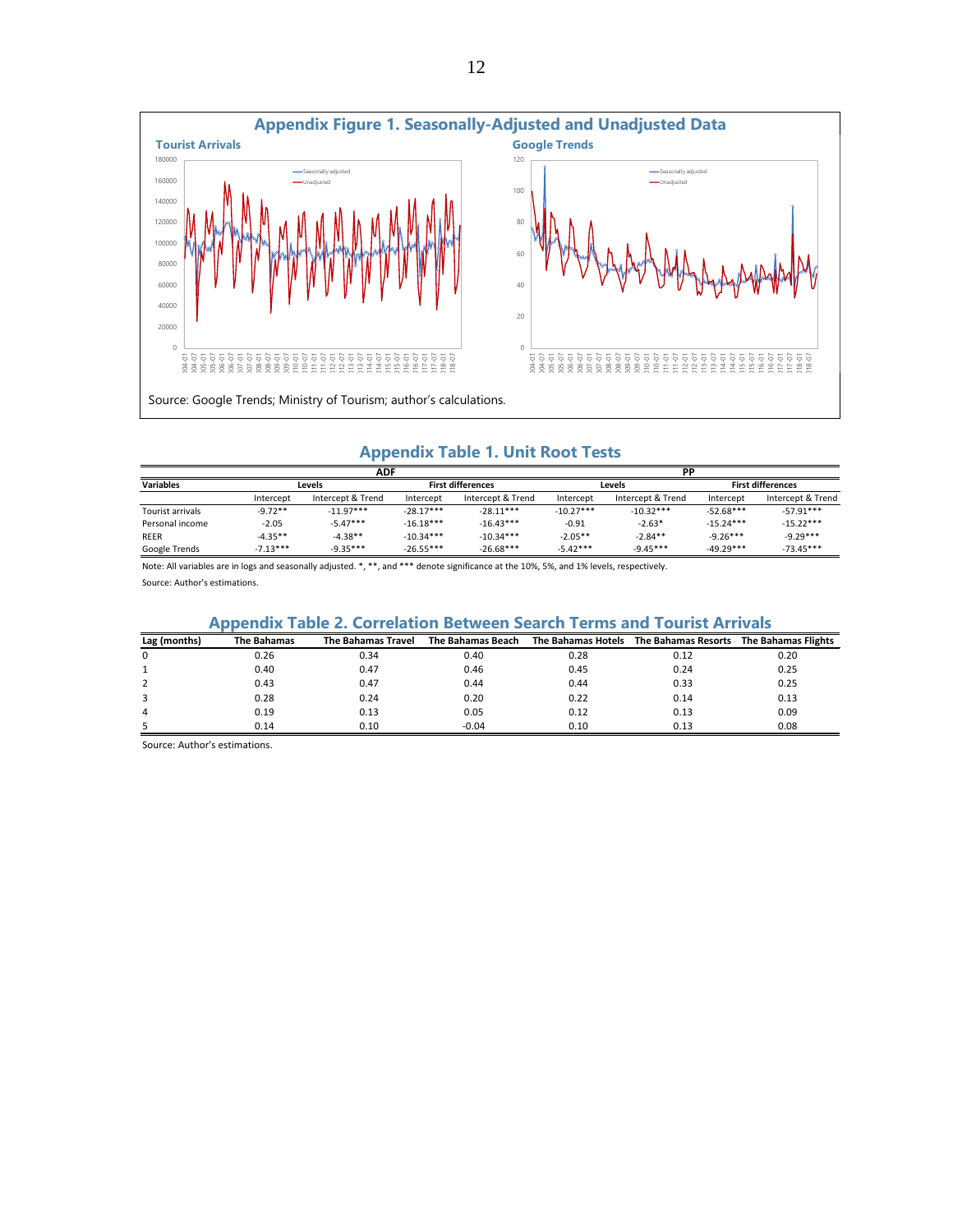#### **REFERENCES**

- Acevedo, S., L. Han, H. Kim, and H. Laframboise, 2016, "Flying to Paradise: The Role of Airlift in the Caribbean Tourism Industry," IMF Working Paper No. 16/33 (Washington, DC: International Monetary Fund).
- Askitas, N., and K. Zimmermann, 2009, "Google Econometrics and Unemployment Forecasting," *Applied Economics*, Vol. 55, pp. 107–120.
- Bangwayo-Skeete, P., and R. Skeete, 2015, "Can Google Data Improve the Forecasting Performance of Tourist Arrivals? A Mixed-Data Sampling Approach," *Tourism Management*, Vol. 46, pp. 454–464.
- Box, G., and G. Jenkins, 1976, *Time Series Analysis: Forecasting and Control* (San Francisco: Holden-Day)
- Carrière-Swallow, Y., and F. Labbé, 2013, "Nowcasting with Google Trends in an Emerging Market, *Journal of Forecasting*, Vol. 32, pp. 289–298.
- Chen, T., E. So, L. Wu, and I. Yan, 2015, "The 2007-2008 U.S. Recession: What Did the Real-Time Google Trends Data Tell?" *Contemporary Economic Policy*, Vol. 33, pp. 395–403.
- Choi, H., and H. Varian, 2009, "Predicting Initial Claims for Unemployment Benefits," Technical Report (Mountain View, CA: Google).
- Choi, H., and H. Varian, 2012, "Predicting the Present with Google Trends," *Economic Record*, Vol. 88, pp. 2–9.
- Claveria, O., E. Monte, and S. Torra, 2016, "Combination Forecasts of Tourism Demand with Machine Learning Models," *Applied Economic Letters*, Vol. 23, pp. 428–431.
- Culiuc, A., 2014, "Determinants of International Tourism," IMF Working Paper No. 14/82 (Washington, DC: International Monetary Fund).
- Da, Z., J. Engelberg, and P. Gao, 2011, "In Search of Attention," *Journal of Finance*, Vol. 66, pp. 1461–1499.
- Della Penna, N., and H. Huang, 2009, "Constructing Consumer Sentiment index for U.S. Using Google Searches," Department of Economics Working Papers No. 2009-26 (Edmonton, AB: University of Alberta).
- Fantazzini, D., and N. Fomichev, 2014, "Forecasting the Price of Oil Using Online Search Data," *International Journal of Computational Economics and Econometrics*, Vol. 4, pp. 4–31.
- Hand, C., and J. Guy, 2015, "Searching for the Picture: Forecasting UK Cinema Admissions Using Google Trends Data," *Applied Economic Letters*, Vol. 19, 1051–1055.
- Hadavandi, E., A. Ghanbari, K. Shahanaghi, and S. Abbasian-Naghneh, 2011, "Tourist Arrival Forecasting by Evolutionary Fuzzy Systems," *Tourism Management*, Vol. 32, pp. 1196– 1203.
- Hammer, C., D. Kostroch, G. Quirós, and STA Internal Group, 2017, "Big Data: Potential, Challenges, and Statistical Implications," IMF Staff Discussion Note No. 17/06 (Washington, DC: International Monetary Fund).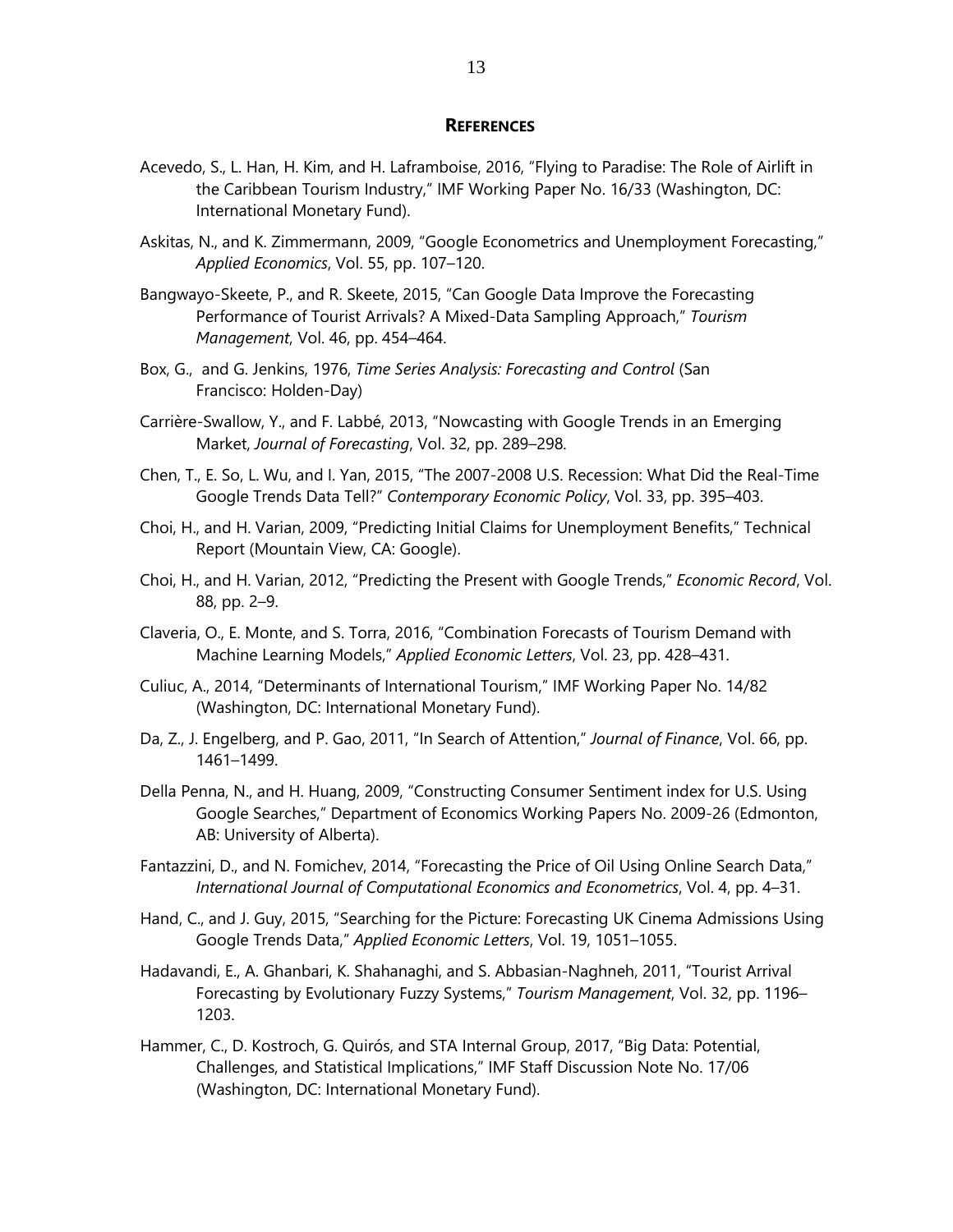- Goh, C., and R. Law (2002) "Modelling and Forecasting Tourism Demand for Arrivals with Stochastic Nonstationary Seasonality and Intervention," *Tourism Management*, Vol. 23, 499-510.
- Goh, C., and R. Law, 2003, "Incorporating the Rough Sets of Theory into Travel Demand Analysis," *Tourism Management*, Vol. 24, 511-517.
- Jackman, M., and K. Greenidge (2010) "Modelling and Forecasting Tourist Flows to Barbados Using Structural Time Series Models," *Tourism and Hospitality Research*, Vol. 10, pp. 1–13.
- Jackman, M., and S. Naitram, 2015, "Nowcasting Tourist Arrivals to Barbados: Just Google It!" *Tourism Economics*, Vol. 21, pp. 1309–1313.
- Jun, S-P., H. Yoo, and S. Choi, 2018, "Ten Years of Research Change Using Google Trends: From the Perspective of Big Data Utilizations and Applications," *Technological Forecasting & Social Change*, Vol. 130, pp. 69–87.
- Lorde, T., and W. Moore (2008) "Modelling and Forecasting the Volatility of Long-Stay Tourist Arrivals to Barbados," *Tourism Analysis*, Vol. 13, pp. 43–51.
- Laframboise, N., N. Mwase, J. Park, and Y. Zhou, 2014, "Revisiting Tourism Flows to the Caribbean: What's Driving Arrivals?" IMF Working Paper No. 14/229 (Washington, DC: International Monetary Fund).
- Narita, F., and R. Yin, 2018, "In Search of Information: Use of Google Trends' Data to Narrow Information Gaps for Low-income Developing Countries," IMF Working Paper No. 18/286 (Washington, DC: International Monetary Fund).
- Pan, B., D. Wu, and H. Song, 2012, "Forecasting Hotel Room Demand Using Search Engine Data, *Journal of Hospitality and Tourism Technology*, Vol. 3, pp. 196–210.
- Rivera, R., 2016, "A Dynamic Linear Model to Forecast Hotel registrations in Puerto Rico Using Google Trends Data," *Tourism Management*, Vol. 57, pp. 12–20.
- Scott, S., and H. Varian, 2015, "Bayesian Variable Selection for Nowcasting Economic Time Series," In A. Goldfarb, S. Greenstein, and C. Tucker, editors, *Economic Analysis of the Digital Economy* (Cambridge, MA: National Bureau of Economic Research).
- Shim, S., M. Eastlick, S. Lotz, and P. Warrington, 2001, "An Online Prepurchase Intentions Model: The Role of Intention to Search," *Journal of Retail*, Vol. 77, pp. 397–416.
- Siliverstovs, B., and D. Wochner, 2018, "Google Trends and Reality: Do the Proportions Match?: Appraising the Informational Value of Online Search Behavior: Evidence from Swiss Tourism Regions," *Journal of Economic Behavior and Organization*, Vol. 145, pp. 1–23.
- Song, H., and G. Li, 2008, "Tourism Demand Modeling and Forecasting—A review of Recent Research," *Tourism Management*, Vol. 29, pp. 203–220.
- Stephens-Davidowitz and H. Varian, 2014, "A Hands-on Guide to Google Data," Technical Report (Mountain View, CA: Google).
- Suhoy, T., 2009, "Query Indices and a 2008 Downturn: Israeli Data," Discussion Paper No. 2009-06 (Jerusalem: Bank of Israel).